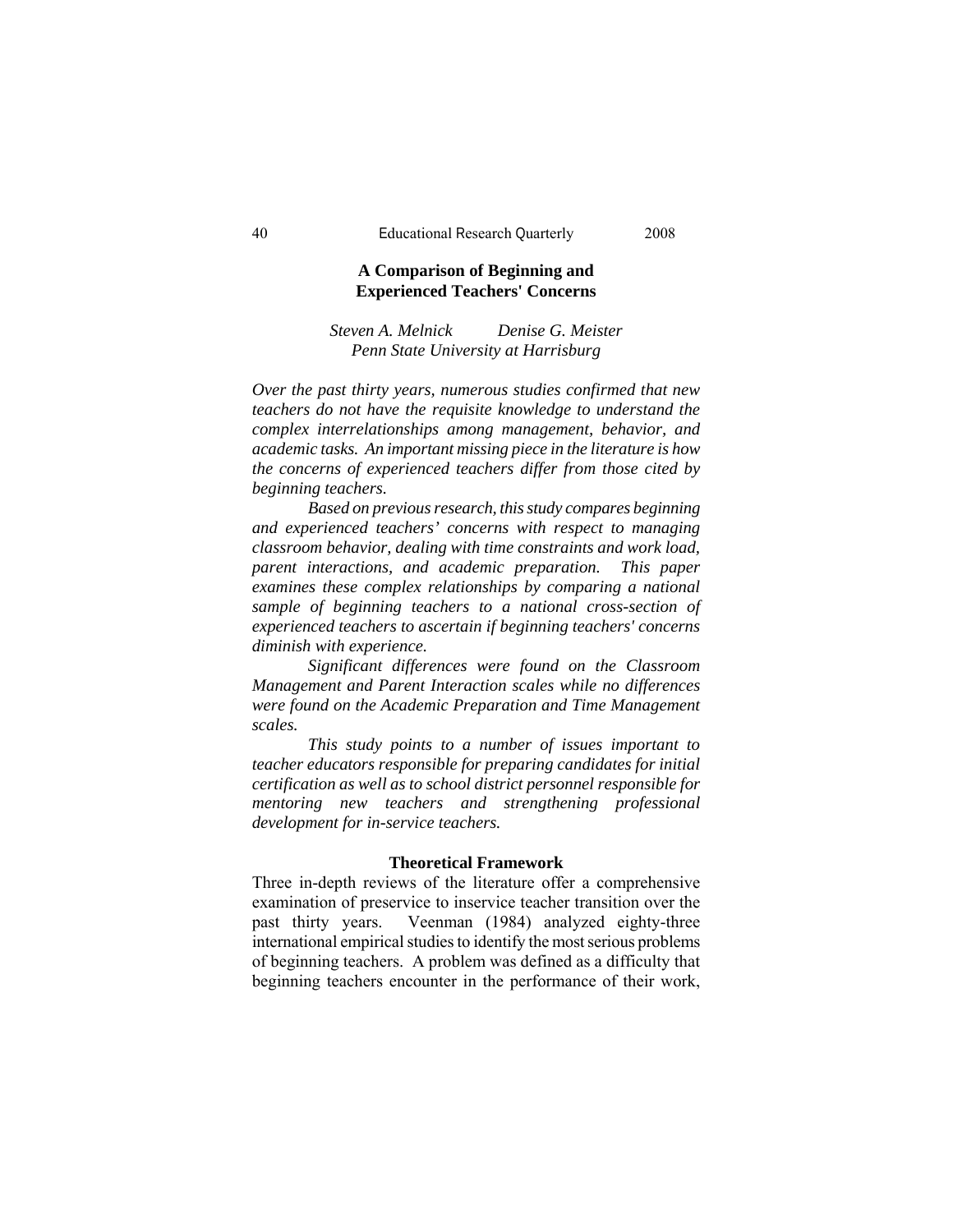which hinders the achievement of intended goals. Beginning teachers were defined as teachers who had not yet completed three years of teaching after receiving initial teacher certification. Veenman culled fifteen of the most serious problems and classified and rank ordered them according to their importance. The eight most serious problems that new teachers reported in order of importance were as follows: classroom discipline, motivating pupils, dealing with individual differences, assessing pupils' work, relations with parents, organization of class work, insufficient materials and supplies, and dealing with problems of individual pupils. The next seven in rank order were as follows: heavy teaching load resulting in insufficient preparation time; relations with colleagues; planning of lessons and schooldays; effective use of different teaching methods; awareness of school policies and rules; determining learning level of students; and tied for fifteenth, knowledge of subject matter, burden of clerical work, and relations with principals/administrators. Veenman's (1987) continued work added several more studies to the data base, bringing the total number of studies to one hundred. The eight most serious problems remained the same, although the rank order changed slightly. Insufficient materials and supplies traded rank order with organization of classwork in this second group of studies.

 Kagan (1992) examined forty "learning to teach" studies published or presented between 1987 and 1991. Twenty-seven of the studies dealt with preservice teachers; thirteen, with first-year or beginning teachers. All forty studies were naturalistic and qualitative in methodology. This group of studies confirmed that preservice teachers enter teacher education programs with personal beliefs about images of good teachers, images of themselves as teachers, and memories of themselves as students. These personal beliefs and images of preservice teachers remain unchanged by their teacher certification programs and follow them into classroom practica, student teaching, and inservice teaching. Thus, new teachers approach the classroom with pre-conceived personal beliefs about teaching and students. This lack of change in attitudes and beliefs translates to a classroom reality that does not meet their expectations.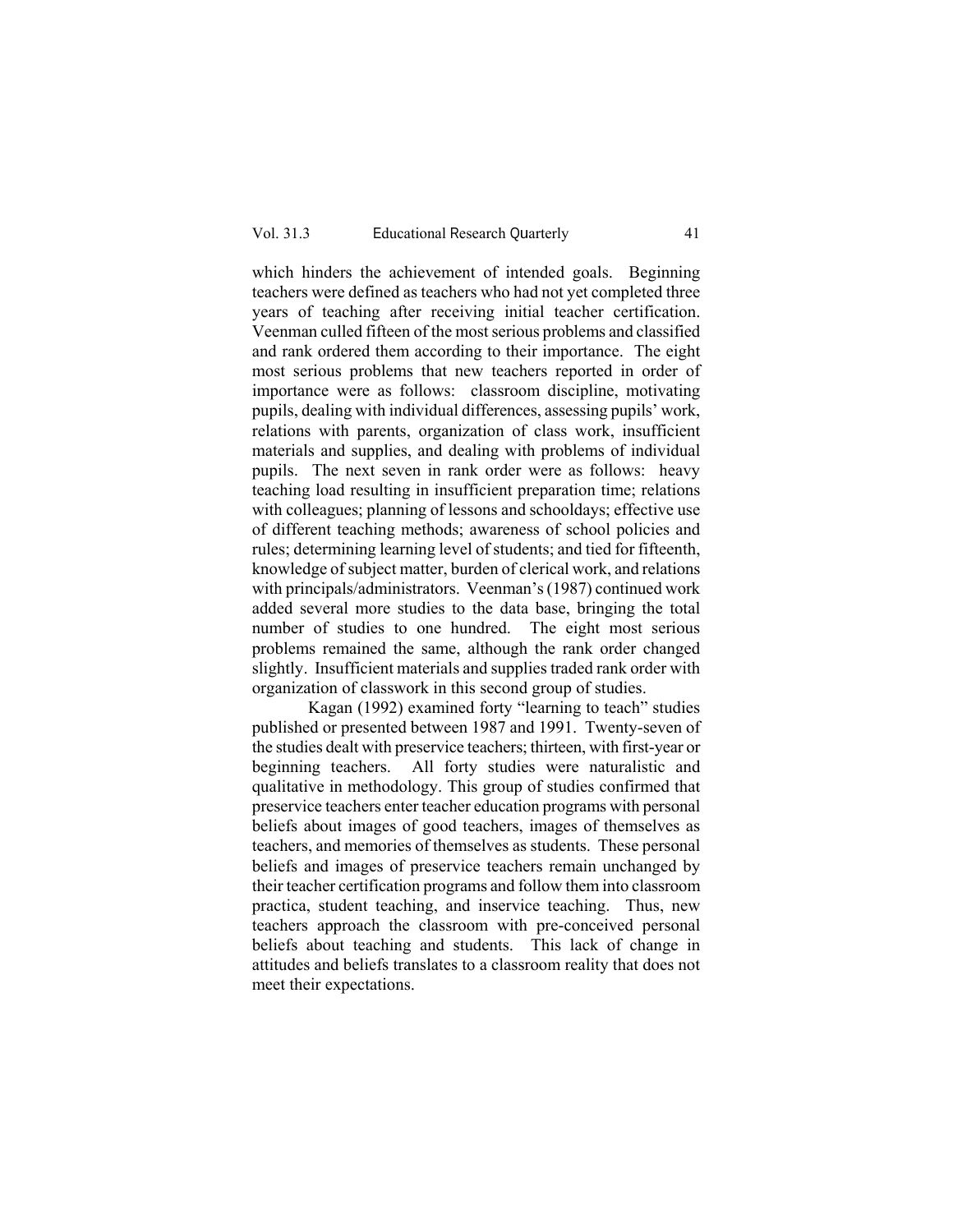The second important finding from these forty studies was that new teachers do not have the requisite knowledge of classroom procedures to understand the complex interrelationship among management, behavior, and academic tasks. This lack of knowledge prevents new teachers from focusing on student learning; instead, they are preoccupied with their own behavior as they try different workable procedures.

 Research conducted after 1992 shows a similar pattern in the concerns that new teachers have expressed when they become inservice teachers. For example, Britt (1997) found the greatest concern to be these four: time management, discipline, parent involvement, and preparation. Walker (1993) reports these areas of greatest concern: classroom management interactions, utilization of audio-visual equipment, identification and planning for exceptional learners, effective teaching of reading/language arts, ability to work with groups of varying sizes, maintaining pupil records, and using acceptable written and oral communication skills.

 The third in-depth review of the literature was conducted by Wideen, Mayer-Smith, and Moon (1998). Examining 97 studies conducted after 1990, they found three thematic groups of studies emerged: studies focusing on (a) prior beliefs of beginning teachers, (b) program interventions occurring during teacher education, and (c) the first year of teaching. The reviews of the research on the first year of teaching pointed to a common theme of incongruity between preservice and the first year of teaching. The researchers concluded that a need for a stronger nexus between preservice teachers' beliefs and the reality of teaching was concluded as a requisite component in teacher certification preparation.

Based on focus group interviews with forty-two teachers from Pennsylvania, South Carolina, North Carolina, and Georgia, teachers' greatest concerns were their inability to deal with aberrant behavior and diverse needs of some students, feeling overwhelmed by time constraints and work load, and their lack of communication skills when dealing with parents and other adults when conflict arose (See Pilot Study) (Author, 2000). A follow-up study of 273 beginning teachers (Authors, 2003) revealed such concerns as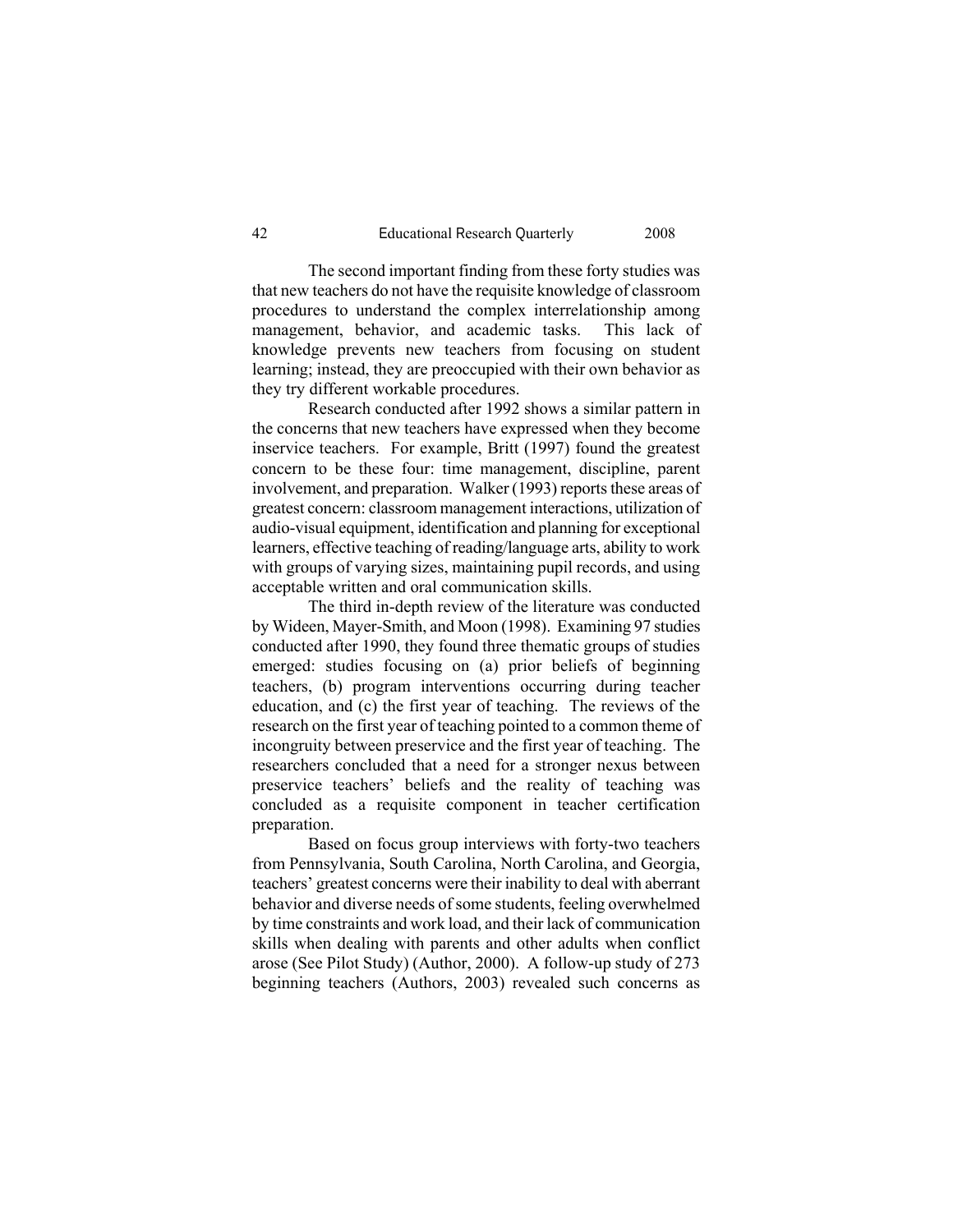managing the workload (e.g., paperwork, time constraints); dealing with special needs students; handling relationships with parents, administrators, and other teachers; communicating with and involving parents; and inadequate preparation in the areas of reading and language arts.

The literature that examines experienced teachers' practice focuses on early attrition (see Tye & O'Brien, 2002); teacher memory (see Ben-Peretz, 2002); changes in teacher perceptions as they gain experience (Adams, 1982); and specific curricular concerns (see Thibodeau & Hillman, 2003, and Winkler, 2002) . An important missing piece in the literature is examining experienced teachers' concerns to ascertain to determine if they are different from the specific concerns cited by beginning teachers over the last 40 years. Thus, to gain a sense of how new teachers' concerns may diminish over time, this paper compares the results of the previous national study of beginning teachers (Authors, 2003) with data from more experienced teachers regarding their academic preparation, classroom management, parental involvement, and time management. The results of this study will assist teacher educators in preparing teacher candidates, as well as school district personnel in mentoring new teachers and strengthening professional development for in-service teachers.

## **Pilot Study**

 Author (2000) interviewed forty-two teachers from the states of Pennsylvania, South Carolina, North Carolina, and Georgia. They conducted eleven focus group interviews in groups ranging from two to six participants. In addition to the eleven group interviews, one set of interviews was conducted by e-mail. Five teachers who wanted to participate in the study but were unable to attend in person answered the questions via email. All subject areas and grade levels were represented. All teachers in the study were beginning teachers and their reflections were based on their first teaching experience.

The greatest concern of all the new teachers was their inability to deal with the aberrant behavior and diverse needs of some students. Almost none of the concerns dealt with low-level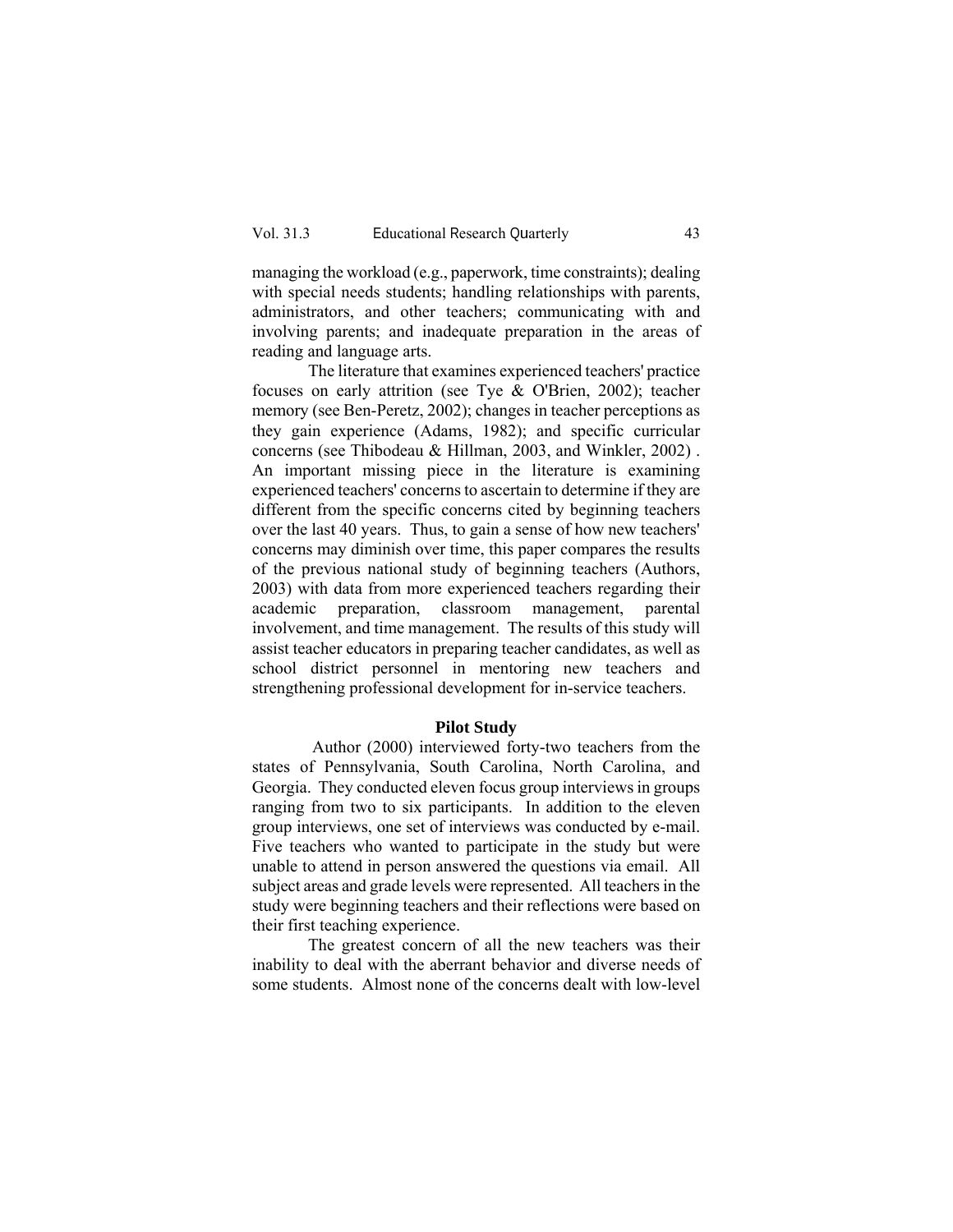discipline issues. The issues these teachers talked about were complicated and sometimes volatile. The teachers felt they learned about classroom management in the confines of a college setting where emphasis was placed on normal management issues. The teachers cited examples of teaching lessons to their fellow classmates who obediently followed their instructions. In addition, the inclusion of special education students into the regular education classrooms added a new dimension to classroom management.

The second theme that emerged was the feeling of being overwhelmed by time constraints and workload. The teachers talked about time constraints in terms of the amount of time required to plan and implement a lesson, as well as deal with all the paper work. They realized that these time requirements precluded their ability to reflect meaningfully on their teaching. They all said they didn't realize these complexities as pre-service teachers and were confronted with them as soon as they became in-service teachers.

The third common perception that emerged was a lack of communication skills when dealing with parents and other adults when conflict arose. The teachers in this study articulated how it was difficult to enter the professional world with all its responsibilities juxtaposed with their new personal lives. Trying to redefine themselves as they transitioned from student to teacher was stressful, especially for those who did not feel they had acquired the communication skills to deal with parents and to negotiate the different communication styles and personalities of all the other adults in the school.

### **New Teacher Study**

After analyzing the data from the qualitative study (Authors, 2000), Authors (2003) received funding from Pi Lambda Theta and resource assistance from the National Association of Elementary School Principals and the National Association of Secondary School Principals to conduct a national new teacher survey. Our purpose was to validate the results of Author's (2000) focus group interviews. This was accomplished through the use of an Internet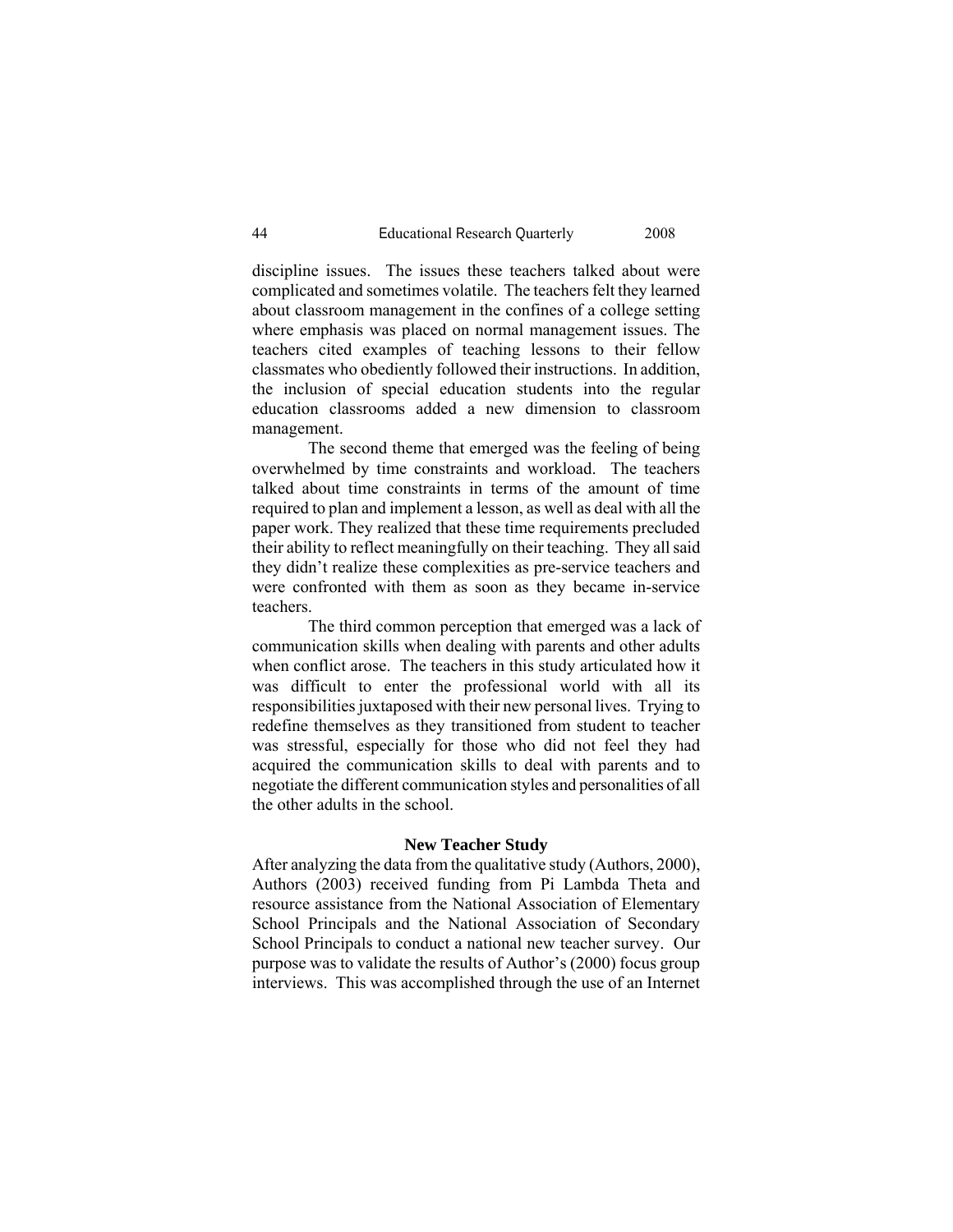survey completed by beginning teachers. The survey focused attention on four broad issues: (1) academic preparation, (2) classroom management, (3) parent interaction and (4) time management.

### *Instrument Development.*

In order to assess the four dimensions stated above, a survey instrument was developed following the instrument development guidelines described by Gable and Wolf (1993) for the creation of affective scales. A preliminary item pool of forty-five items was generated by a panel of experts in teacher education and reviewed by a pilot sample of approximately 30 graduate students who are practicing classroom teachers. In support of judgmental content validity, graduate students were asked to match pilot items against the constructs thought to be related to beginning teacher competencies and concerns (i.e., academic preparation, classroom management, parent interaction, and time management). To complete the content review, the graduate students rated the extent to which each item belonged in the respective category .

After these data were analyzed for fit with the proper category (90% agreement or better), items were revised or discarded accordingly. Next, the resulting scale was administered to public school classroom teachers in a pilot sample using a 5-point Likert scale (1=Strongly Disagree, 2=Disagree, 3=Undecided, 4=Agree, and 5=Strongly Agree). Three open-ended questions were added to the survey asking respondents to discuss (1) the most challenging part of their first teaching experience, (2) the most rewarding part of their first teaching experience, and (3) their resilience throughout the year when situations and times were difficult. The resultant scale, including appropriate demographic questions and the open-ended questions, was prepared for Internet data collection via a web page on the university's server.

# *Administration to Beginning Teachers.*

To specifically target beginning teachers, we mailed letters to principals across all 50 states. These principals were requested to distribute ten enclosed copies of a letter asking first- and second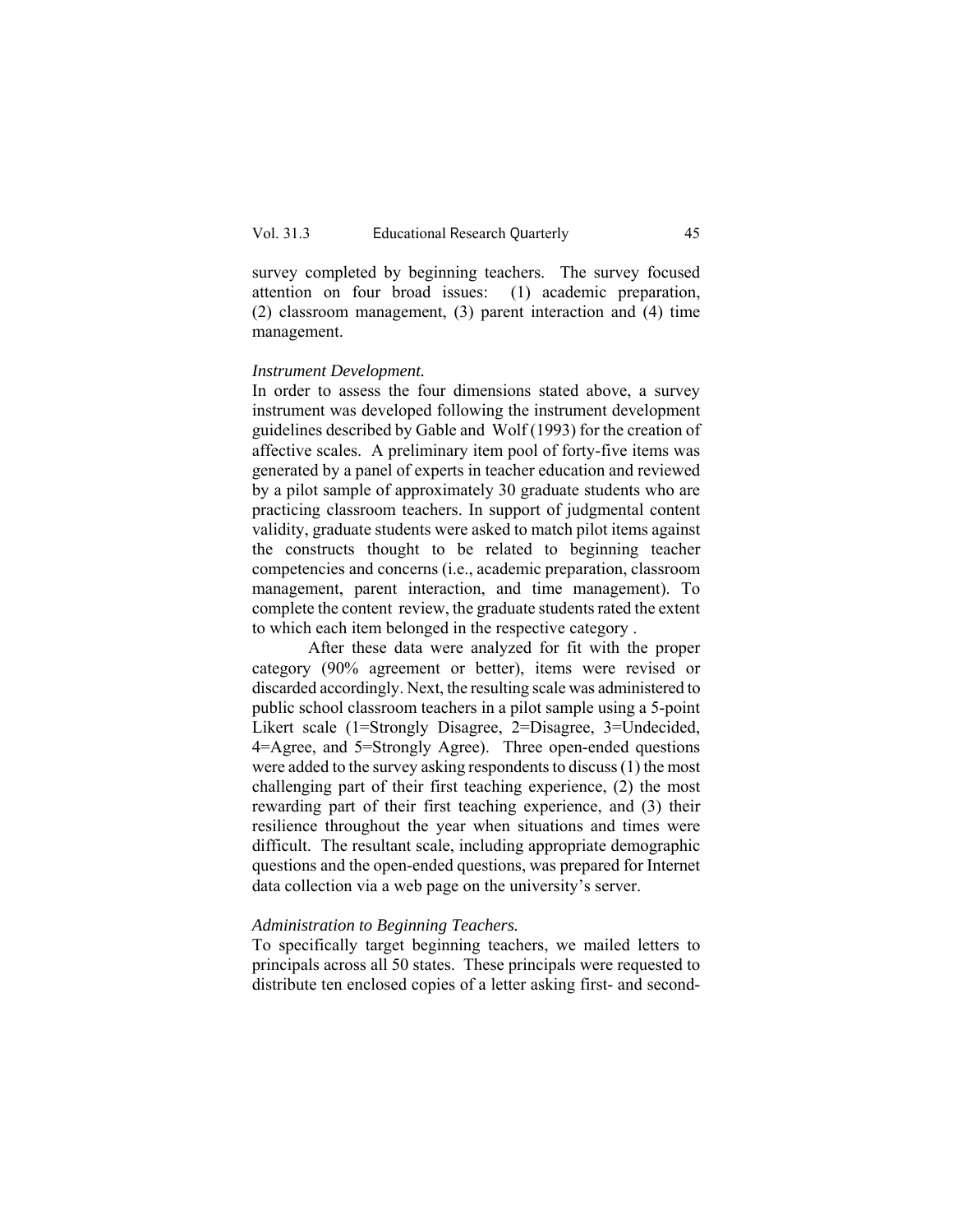year teachers in their buildings to access a web site and respond to the survey. In order to obtain a larger sample, we sent a second mailing via e-mail to 500 additional principals, asking them to forward the e-mail message to any first- or second-year teachers in their buildings or elsewhere. Teacher responses were immediately recorded in a database as they answered the items on the web site. A total of 273 beginning teachers responded.

# *Experienced Teachers*

After analyzing the data and reporting the findings of the national beginning teacher study (Authors, 2003), we wanted to determine the extent to which experienced teachers concerns were different from the concerns of beginning teachers. In addition, the lack of literature that addresses experienced teachers' ability to overcome these specific concerns fueled our desire to use the same instrument with experienced teachers.

 To assure the widest participation by teachers across the country, approximately 1,240 randomly selected public school teachers' email addresses were selected from school district directories available online. Using a carefully designed sampling plan based upon the total number of practicing teachers in each state, a team of four undergraduate education students proportionately selected teacher emails from each state's school district directories. The email asked a respondent to go to the URL provided and respond to the survey. A total of 218 teachers responded to the emailed request yielding a return rate of approximately 18%--most of these were experienced teachers. The previously described administration of the survey instrument focusing on beginning teachers adds an additional 276 cases for a total database of 494 respondents (61% beginning teachers; 39% experienced). Using three years (the typical tenure point) as the cut point to distinguish between beginning and experienced teachers, 301 teachers were beginners and 193 were experienced. Although 35% of the respondents were from Pennsylvania (n=171), 65% of the respondents participated from 45 other states. Respondents were 26% male and 74% female with a fairly even distribution across all grades levels K-12. Rural, suburban, and urban districts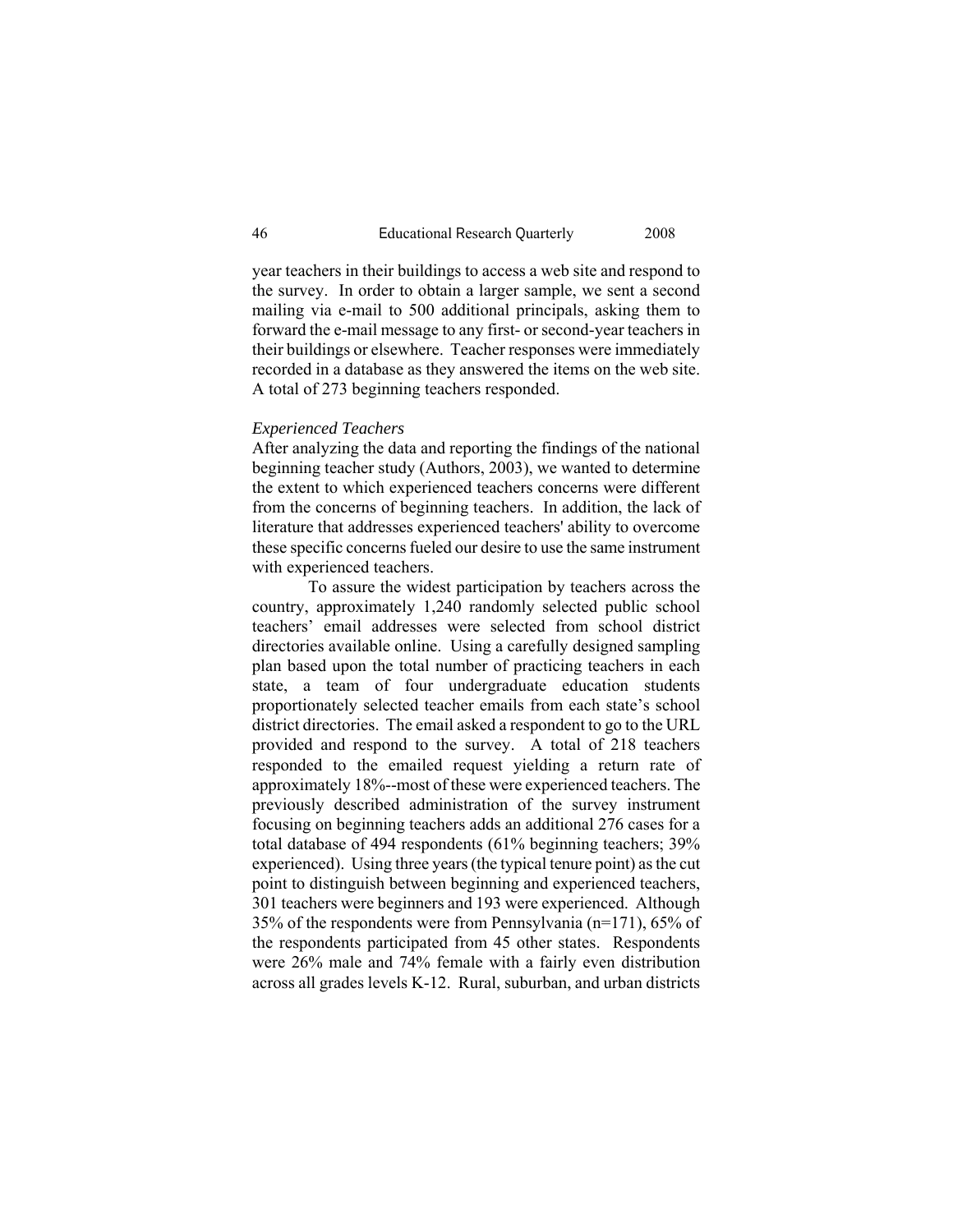represented 33%, 49%, and 18% respectively. Elementary teachers represented 50% of the overall sample; middle/junior high school teachers were 18% of the sample and high school teachers were 32%. Experienced teachers reported 4 to 37 years of experience with a mean of 15.8 years.

## **Results**

As can be seen in Table 1, the results of the one way analysis of variance indicate significant differences between beginning teachers and experienced teachers in the areas of Classroom Management and Parent Interaction (F=45.76 and 7.20 respectively;  $p \ge 05$ ). No significant differences were found on the Academic Preparation or Time Management scales (F=1.38 and 1.37 respectively) between beginning and experienced teachers.

|                       | Sum of  |              | Mean   |        |      |
|-----------------------|---------|--------------|--------|--------|------|
|                       | Squares | df           | Square | F      | Sig. |
| <b>ACADPREP</b>       | .493    | $\mathbf{1}$ | .493   | 1.78   | .241 |
| Main Effects<br>Years | .493    |              | .493   | 1.78   | .241 |
| Model                 | 176.111 | 492          | .358   |        |      |
| Residual              | 176.604 | 493          | .358   |        |      |
| Total                 |         |              |        |        |      |
| <b>PARENTS</b>        | 2.888   | 1            | 2.888  | 7.197  | .008 |
| Main Effects Years    | 2.888   | 1            | 2.888  | 7.197  | .008 |
| Model                 | 197.456 | 492          | .401   |        |      |
| Residual              | 200.344 | 493          | .406   |        |      |
| Total                 |         |              |        |        |      |
| CLASMNGE              | 13.247  | $\mathbf{1}$ | 13.247 | 45.758 | .000 |
| Main Effects Years    | 13.247  | 1            | 13.247 | 45.758 | .000 |
| Model                 | 142.432 | 492          | .289   |        |      |
| Residual              | 155.679 | 493          | .316   |        |      |
| Total                 |         |              |        |        |      |
| <b>TIME</b>           | .578    | $\mathbf{1}$ | .578   | 1,369  | .243 |
| Main Effects<br>Years | .578    |              | .578   | 1,369  | .243 |
| Model                 | 207.766 | 492          | .422   |        |      |
| Residual              | 208.344 | 493          | .423   |        |      |
| Total                 |         |              |        |        |      |

**Table 1** 

**a. ACADPREP, PARENTS, CLASMNGE, TIME by Years** 

**b. All effects entered simultaneously**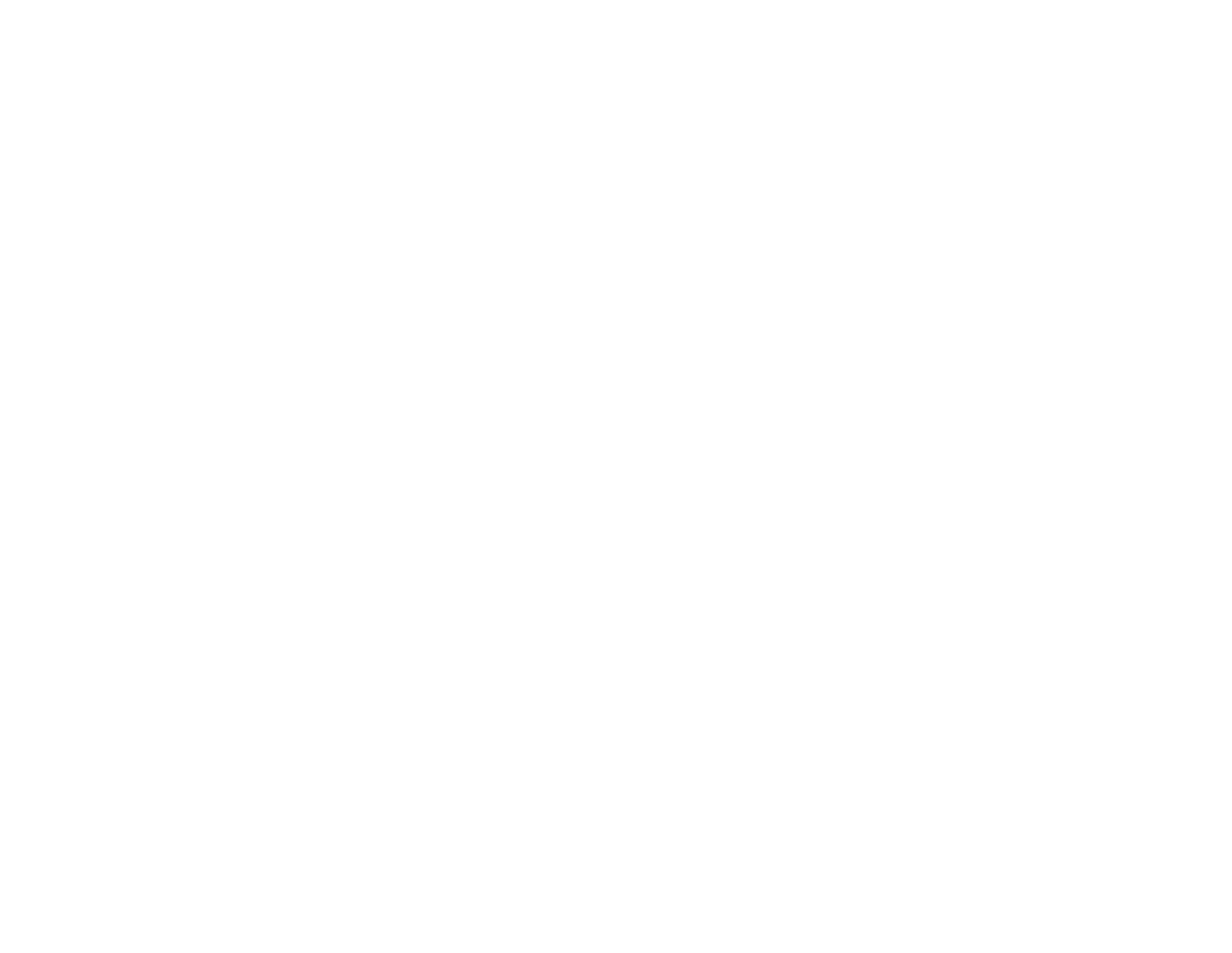#### Vol. 31.3 **Educational Research Quarterly** 47

| rabic 2. Academic Freparation. Counts and Fercents by Rein |      |                            |         |           |         |                      |         |  |  |
|------------------------------------------------------------|------|----------------------------|---------|-----------|---------|----------------------|---------|--|--|
|                                                            |      | Strongly Disagree/Disagree |         | Undecided |         | Agree/Strongly Agree |         |  |  |
|                                                            |      | Count                      | Percent | Count     | Percent | Count                | Percent |  |  |
| $\overline{1}$ . My student teaching placement prepared    | Beg. | 31                         | 10%     | 40        | 13%     | 230                  | 76%     |  |  |
| me well to be an effective teacher.                        | Exp. | 38                         | 20%     | 16        | 8%      | 139                  | 72%     |  |  |
| 5. My reading and language arts methods                    | Beg. | 84                         | 28%     | 95        | 32%     | 122                  | 41%     |  |  |
| courses adequately covered what I need to                  | Exp. | 75                         | 39%     | 32        | 17%     | 86                   | 45%     |  |  |
| know.                                                      |      |                            |         |           |         |                      |         |  |  |
| I feel comfortable using audio-visual                      | Beg. | 17                         | 6%      | 22        | 7%      | 262                  | 87%     |  |  |
| equipment to support my instruction.                       | Exp. | 13                         | $7\%$   | 10        | 5%      | 170                  | 88%     |  |  |
| 8. My student teaching experience gave me                  | Beg. | 30                         | 10%     | 41        | 14%     | 230                  | 76%     |  |  |
| confidence to succeed in my first teaching                 | Exp. | 33                         | 17%     | 23        | 12%     | 137                  | 71%     |  |  |
| job.                                                       |      |                            |         |           |         |                      |         |  |  |
| 14. I feel well prepared to teach reading.                 | Beg. | 69                         | 23%     | 84        | 28%     | 148                  | 49%     |  |  |
|                                                            | Exp. | 51                         | 26%     | 30        | 16%     | 112                  | 58%     |  |  |
| 16. My undergraduate program contained                     | Beg. | 54                         | 18%     | 41        | 14%     | 206                  | 68%     |  |  |
| sufficient course work in the content areas.               | Exp. | 38                         | 20%     | 26        | 13%     | 129                  | 67%     |  |  |
| 17. I feel well prepared to work with groups               | Beg. | 23                         | 8%      | 33        | 11%     | 245                  | 81%     |  |  |
| of varying sizes and abilities.                            | Exp. |                            | $2\%$   | 8         | $4\%$   | 182                  | 94%     |  |  |
| 23. My teacher preparation courses prepared                | Beg. | 43                         | 14%     | 61        | 20%     | 197                  | 65%     |  |  |
| well to use multiple methods for<br>me                     | Exp. | 73                         | 38%     | 29        | 15%     | 91                   | 47%     |  |  |
| assessing student work.                                    |      |                            |         |           |         |                      |         |  |  |

# **Table 2: Academic Preparation: Counts and Percents by Item**

**Note: The 5-point Likert scale was collapsed into three categories for ease of interpretation.** 

**Beg = Beginning Teachers (n=301); Exp=Experienced Teachers (n=193)**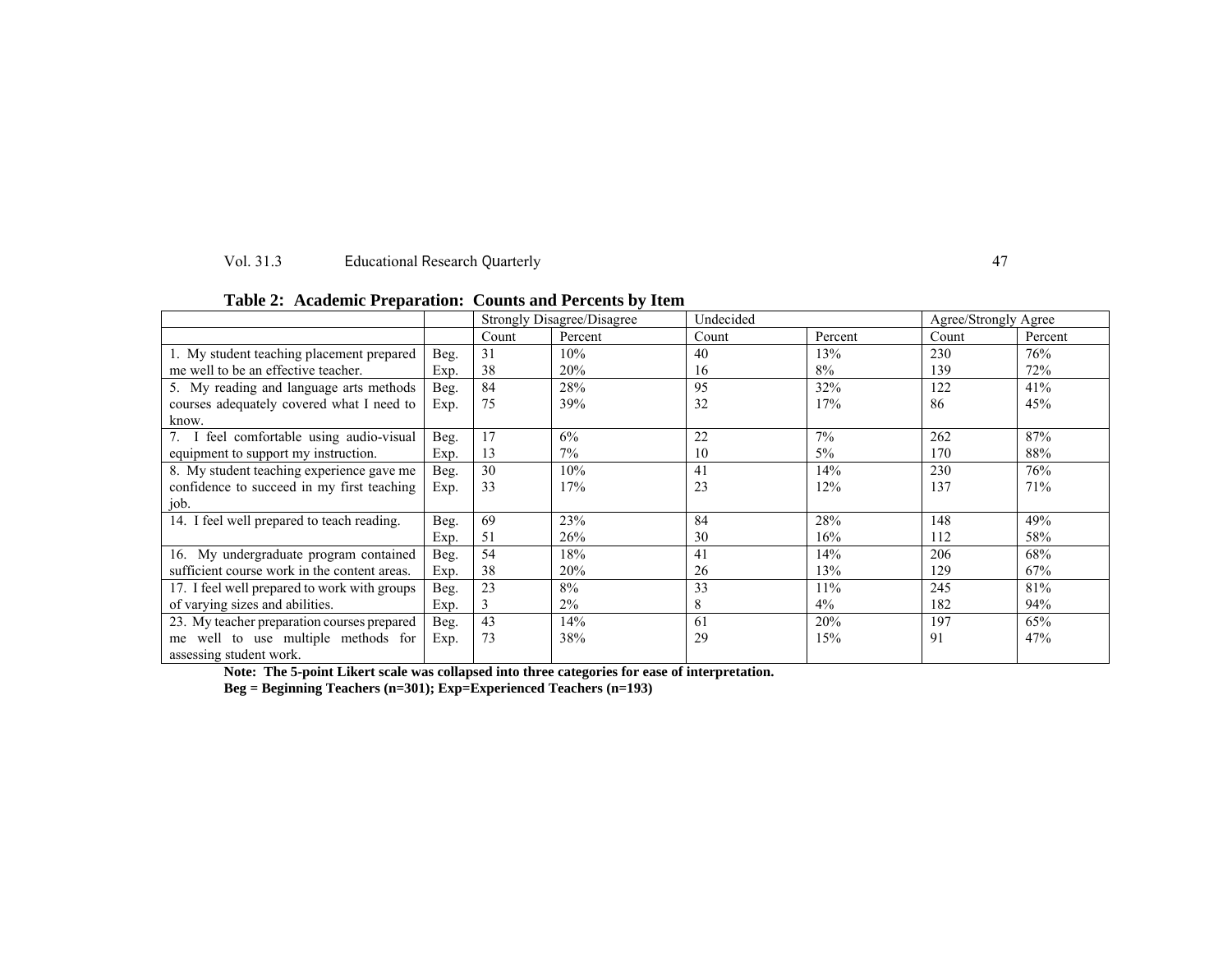# 48 Educational Research Quarterly 2008

|                                               |      | Strongly          |         |           |       |                      |       |
|-----------------------------------------------|------|-------------------|---------|-----------|-------|----------------------|-------|
|                                               |      | Disagree/Disagree |         | Undecided |       | Agree/Strongly Agree |       |
|                                               |      | Count             | Percent | Count     | Count | Percent              | Count |
| 3. I feel well prepared to communicate        | Beg. | 25                | 8%      | 21        | 7%    | 255                  | 85%   |
| with parents when conflict arises.            | Exp. | 6                 | $3\%$   | 8         | $4\%$ | 179                  | 93%   |
| 9. I send frequent messages home to           | Beg. | 67                | 22%     | 31        | 10%   | 203                  | 67%   |
| parents.                                      | Exp. | 39                | 20%     | 23        | 12%   | 131                  | 68%   |
| 12. Parents are kept aware of their child's   | Beg. | 38                | 13%     | 31        | 10%   | 232                  | 77%   |
| progress through frequent progress reports.   | Exp. | 13                | 7%      | 17        | 9%    | 163                  | 84%   |
| 15. I handle conflicts with other adults      | Beg. | 16                | $5\%$   | 28        | 9%    | 257                  | 85%   |
| confidently.                                  | Exp. | 10                | $5\%$   | 17        | 9%    | 166                  | 86%   |
| 20. I involve parents regularly in my         | Beg. | 136               | 45%     | 64        | 21%   | 101                  | 34%   |
| classroom activities.                         | Exp. | 94                | 49%     | 42        | 22%   | 57                   | 30%   |
| 24. I utilize multiple methods of             | Beg. | 48                | 16%     | 37        | 12%   | 216                  | 72%   |
| communication with parents (notes, email,     | Exp. | 10                | $5\%$   | 18        | 9%    | 165                  | 85%   |
| $etc.$ ).                                     |      |                   |         |           |       |                      |       |
| 28. If their child is doing something well, I | Beg. | 72                | 24%     | 56        | 19%   | 173                  | 57%   |
| make it a point to contact the parents.       | Exp. | 26                | 13%     | 40        | 21%   | 127                  | 66%   |

# **Table 3: Communication and Conflict: Counts and Percents by Item**

**Note: The 5-point Likert scale was collapsed into three categories for ease of interpretation.** 

**Beg = Beginning Teachers (n=301); Exp=Experienced Teachers (n=193)**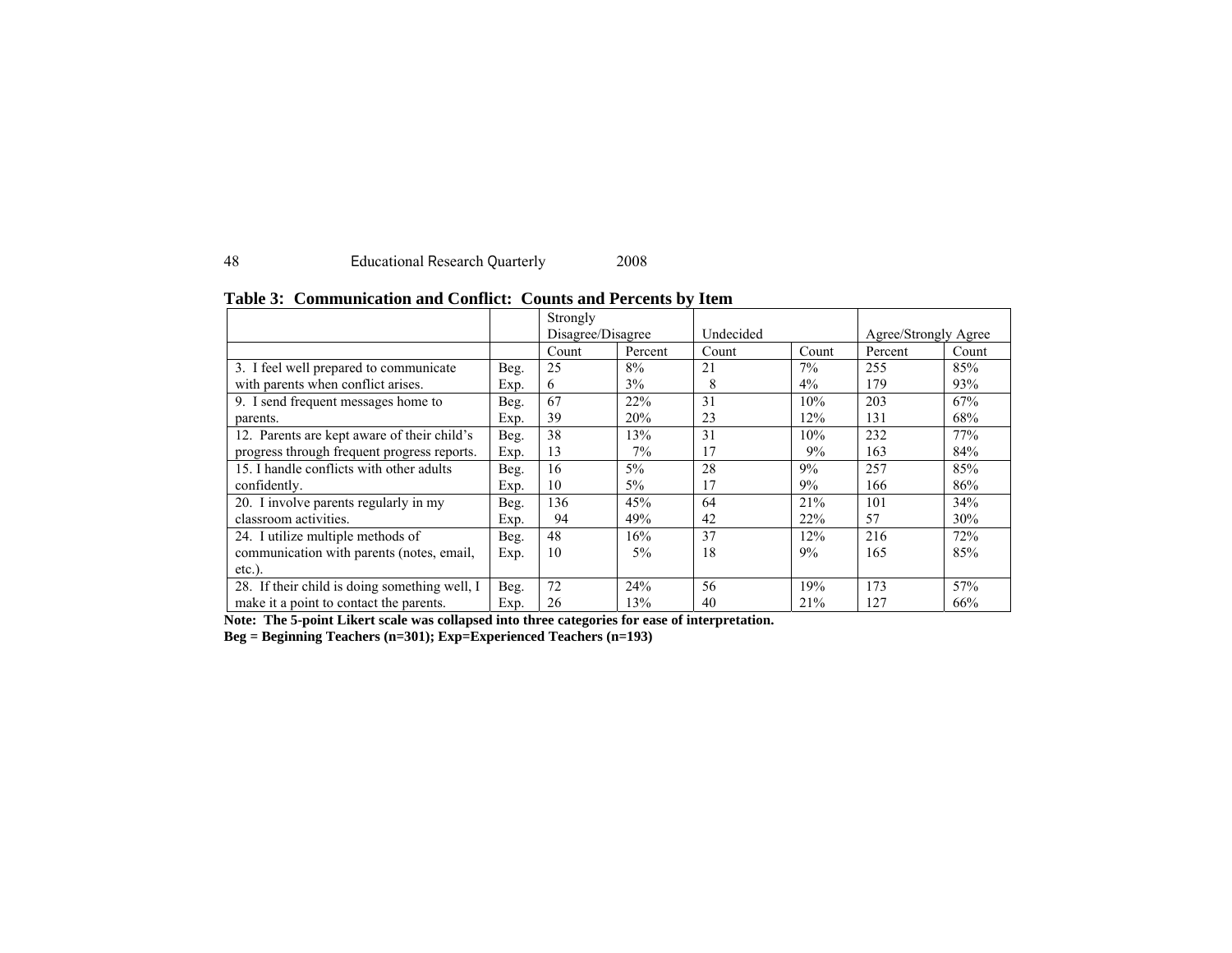### Vol. 31.3 Educational Research Quarterly 49

|                                                     |      | Strongly<br>Disagree/Disagree |                          | Undecided |               | Agree/Strongly Agree |       |
|-----------------------------------------------------|------|-------------------------------|--------------------------|-----------|---------------|----------------------|-------|
|                                                     |      | Count                         | Percent                  | Count     | Count         | Percent              | Count |
| 2. I am able to quickly deal with misbehaving       |      |                               |                          |           |               |                      |       |
| students so they do not substantially disrupt other | Beg. | 31                            | 10%                      | 26        | $\frac{0}{0}$ | 244                  | 81%   |
| students.                                           | Exp. | 9                             | 5%                       | 4         | 2%            | 180                  | 93%   |
| 6. I feel well prepared to maintain discipline in   | Beg. | 33                            | 11%                      | 24        | 8%            | 244                  | 81%   |
| my classroom.                                       | Exp. | 6                             | 3%                       | 9         | $5\%$         | 178                  | 92%   |
| 11. I plan activities designed to involve all       | Beg. | 3                             | $1\%$                    | 13        | 4%            | 285                  | 95%   |
| students while maintaining discipline.              | Exp. | 2                             | $1\%$                    |           | $2\%$         | 188                  | 97%   |
| 13. I am able to handle individual differences      | Beg. | 8                             | 3%                       | 26        | 9%            | 167                  | 89%   |
| among students in my classroom.                     | Exp. | 5                             | 3%                       | 11        | 6%            | 177                  | 92%   |
| 18. I know how to identify students with behavior   | Beg. | 22                            | $7\%$                    | 43        | 14%           | 236                  | 78%   |
| problems before they are too disruptive.            | Exp. | 7                             | $4\%$                    | 6         | 3%            | 180                  | 93%   |
| 21. I am able to manage effectively the variety of  | Beg. | 12                            | 4%                       | 19        | 6%            | 270                  | 90%   |
| tasks required in my position.                      | Exp. |                               | $4\%$                    | 8         | $4\%$         | 178                  | 92%   |
| 22. Student behavior is not a problem for me.       | Beg. | 57                            | 19%                      | 46        | 15%           | 198                  | 66%   |
|                                                     | Exp. | 14                            | 7%                       | 13        | $7\%$         | 166                  | 86%   |
| 26. I am aware of several different strategies to   | Beg. | 14                            | $5\%$                    | 13        | 4%            | 274                  | 91%   |
| maintain positive classroom behavior.               | Exp. |                               | $\overline{\phantom{0}}$ | 5         | 3%            | 188                  | 97%   |
| 30. I am able to deal with the behavior of special  | Beg. | 40                            | 13%                      | 61        | 20%           | 200                  | 66%   |
| needs children.                                     | Exp. | 22                            | 11%                      | 26        | 13%           | 145                  | 75%   |

**Table 4: Classroom Management: Counts and Percents by Item**

**Note: The 5-point Likert scale was collapsed into three categories for ease of interpretation.** 

**Beg=Beginning Teachers (n=301); Exp=Experienced Teachers (n=193)**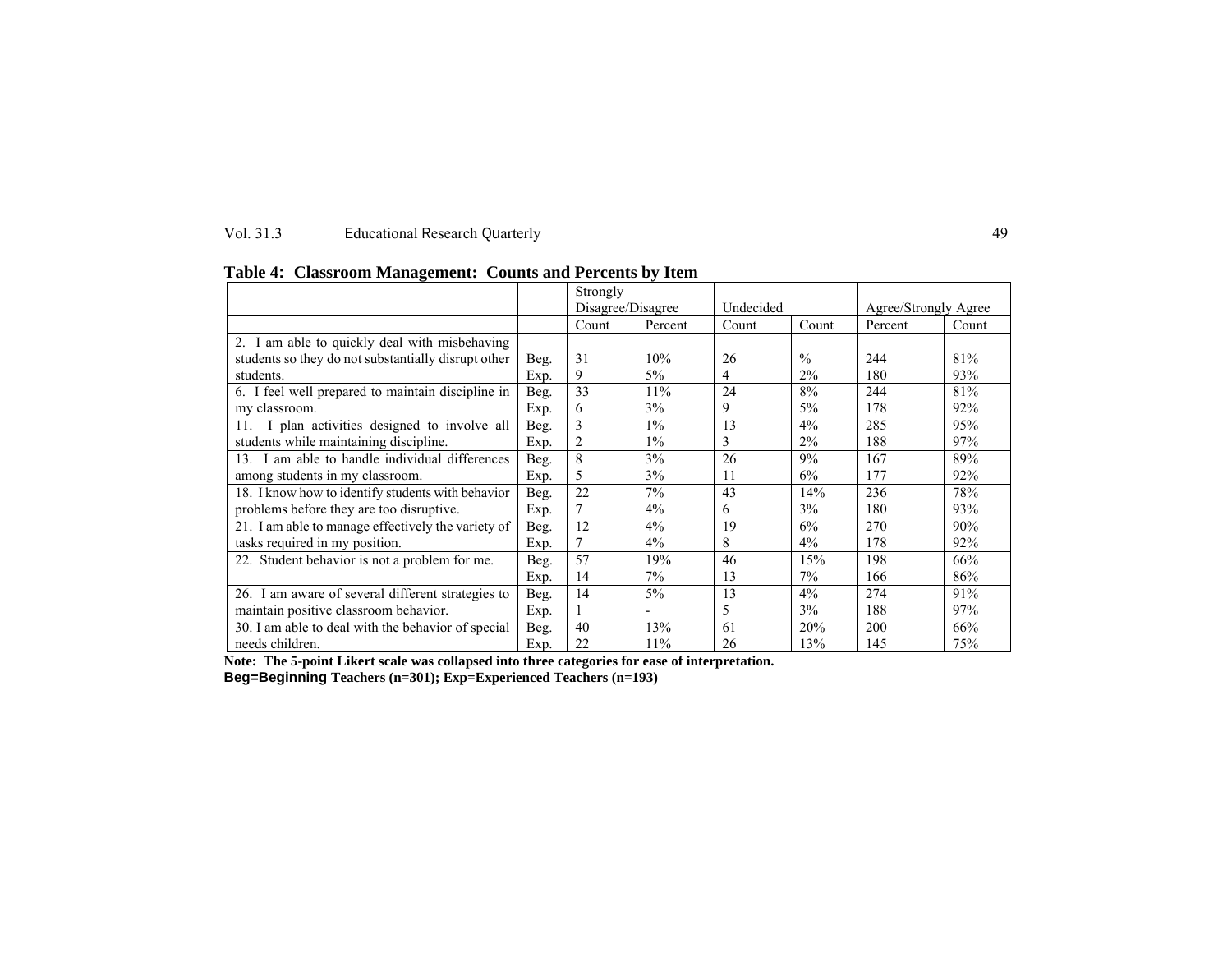# 50 Educational Research Quarterly 2008

|                                    |      | Strongly Disagree/Disagree |         |           | Agree/Strongly Agree |         |       |
|------------------------------------|------|----------------------------|---------|-----------|----------------------|---------|-------|
|                                    |      |                            |         | Undecided |                      |         |       |
|                                    |      | Count                      | Percent | Count     | Count                | Percent | Count |
| 10. I am well organized.           | Beg. | 17                         | 6%      | 26        | 9%                   | 258     | 86%   |
|                                    | Exp. | 14                         | $7\%$   | 12        | 6%                   | 167     | 87%   |
| 25. I am able to easily maintain   | Beg. | 16                         | 5%      | 19        | 6%                   | 266     | 88%   |
| pupil records (e.g., report cards, |      |                            |         |           |                      |         |       |
| progress reports, etc.).           | Exp. | 8                          | 4%      | 13        | 7%                   | 172     | 89%   |
| 27. I manage my time efficiently.  | Beg. | 20                         | 7%      | 28        | 9%                   | 253     | 84%   |
|                                    | Exp. | 9                          | 5%      | 16        | 8%                   | 168     | 87%   |
| 31. I was well prepared for the    | Beg. | 86                         | 29%     | 51        | 17%                  | 164     | 54%   |
| amount of organization, paperwork, |      |                            |         |           |                      |         |       |
| etc. required to do my job         | Exp. | 67                         | 35%     | 33        | 17%                  | 93      | 48%   |
| effectively.                       |      |                            |         |           |                      |         |       |

## **Table 5: Time Management: Frequencies by Item**

**Note: The 5-point Likert scale was collapsed into three categories for ease of interpretation.** 

**Beg = Beginning Teachers (n=301); Exp=Experienced Teachers (n=193)**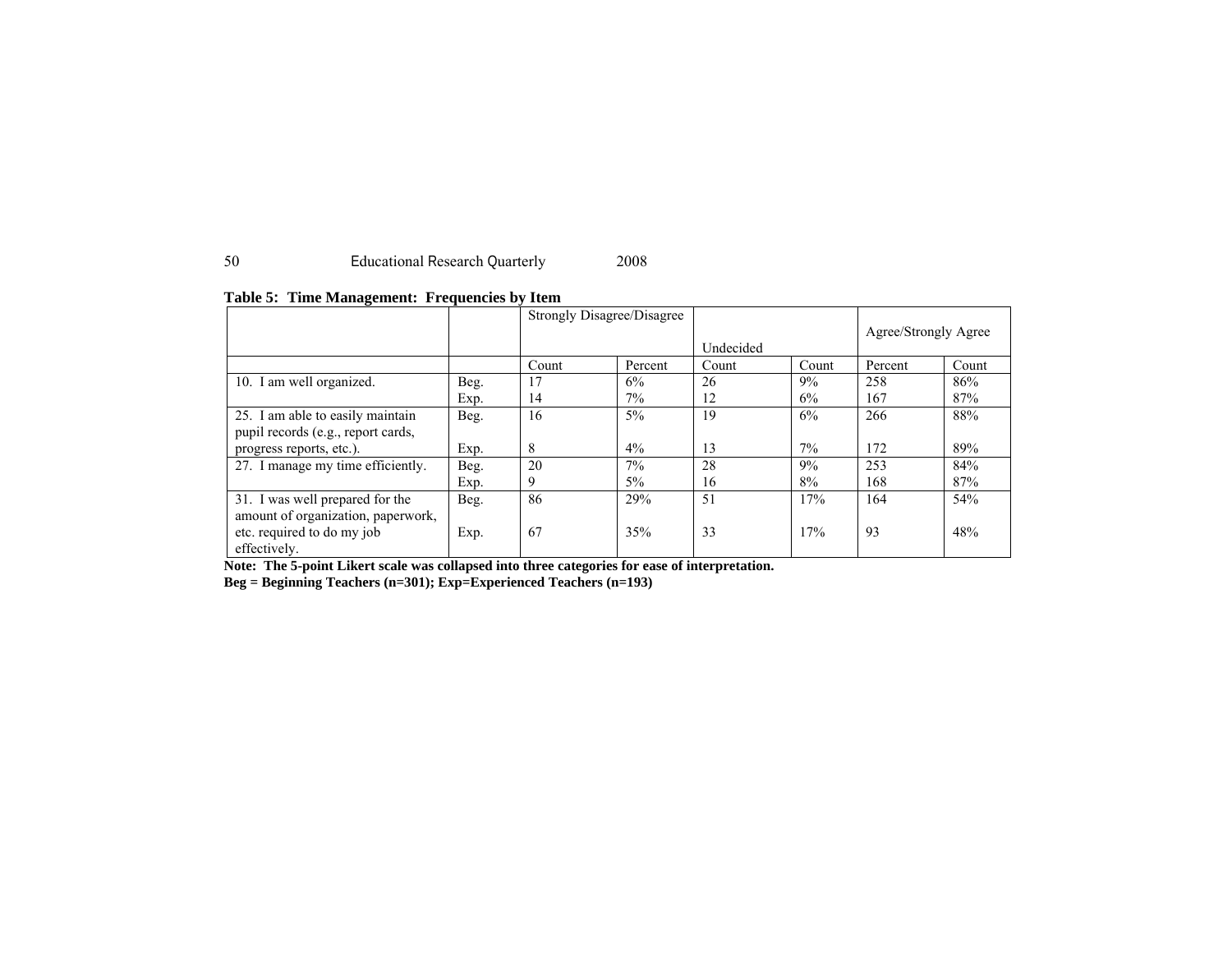It may appear somewhat surprising that more experienced teachers do not feel better able to manage their time more effectively or see any difference in their academic preparation. Preparing for and administering standardized tests eliminate weeks of classroom instruction. Thus, time has become the teachers' nemesis as they add standards and test-taking strategies to an already packed curriculum.

In exploring where these differences are most prevalent, it is useful to examine the item level responses for each of the four scales. Tables 2 through 5 provide the beginning and experienced percent for each response option by item for each scale grouped by teachers. For the convenience of interpretation, the Strongly Disagree/Disagree responses were combined to form one response point (negative); similarly the Agree/Strongly Agree responses were combined (positive).

In examining Table 3 (Communication and Conflict), it is interesting to note that experienced teachers report higher levels of agreement on all items but one (Item 20). On this item, beginning teachers appear to involve more parents in their classroom activities (34% vs. 30%). Experienced teachers feel better prepared to communicate with parents when conflicts arise, send more frequent reports home to parents about their child's progress, and utilize multiple methods of communication with parents. Experienced teachers become more at ease and adept when they deal with parents. As teachers gain experience in the classrooms, they become more confident in their judgments and evaluations of their students. They also have the experience of knowing the community, the student population, and other characteristics and nuances that give them confidence when dealing with parents.

Table 4 indicates some interesting differences between the groups regarding Classroom Management. By comparing the Agree/Strongly Agree columns for both groups, it is apparent that beginning teachers do not feel more positively toward their classroom management abilities than their more experienced counterparts. Across all items, experienced teachers agreed with the items more frequently. The only area in which experienced teachers tended to feel less prepared was in dealing with special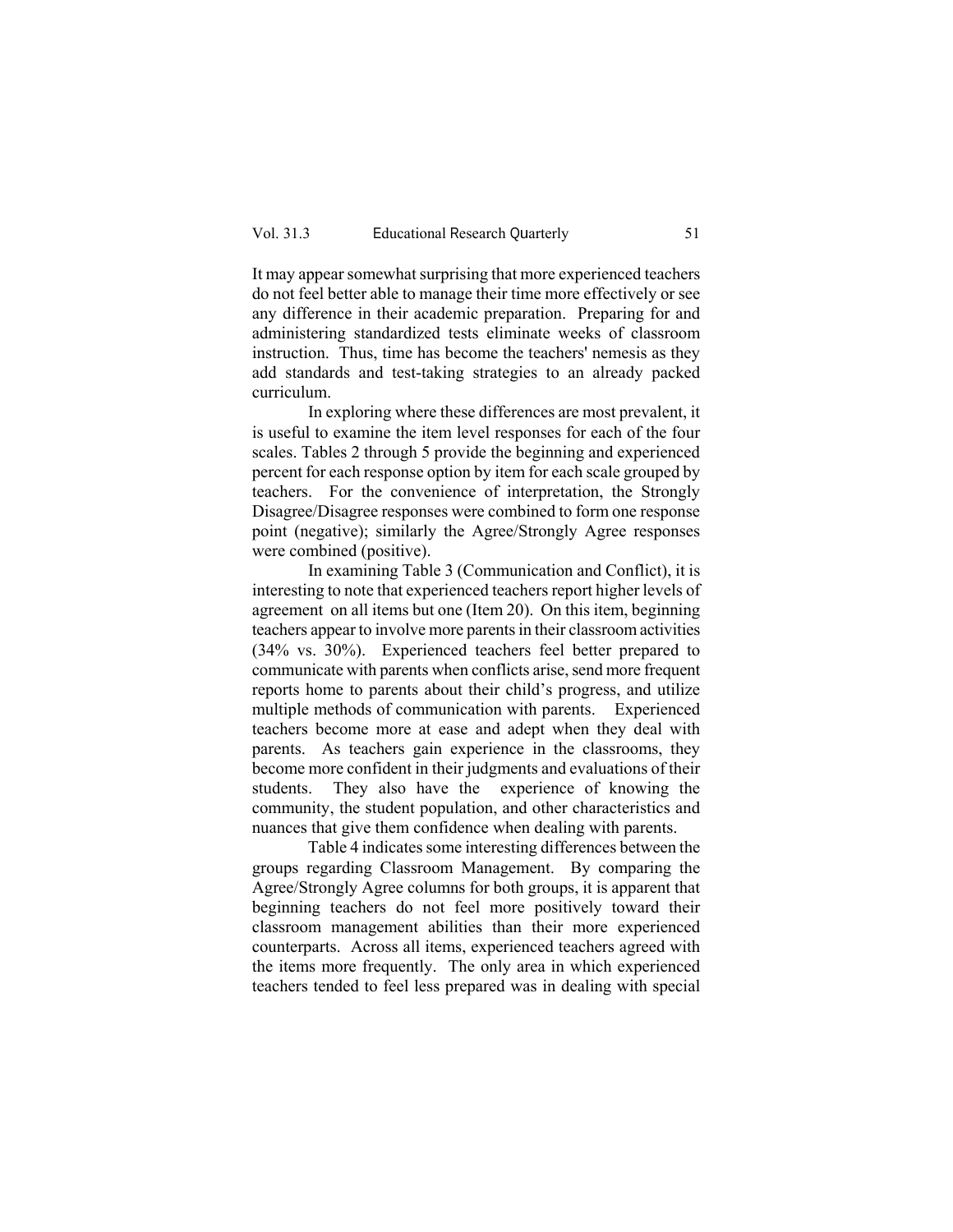needs students (Item 30, 75%). Beginning teachers felt even less able to deal with these students (66%). In the other areas on this scale, experienced teachers reported agreements ranging from 86% to 97%. Readers should note on Table 4 that most of the experienced teachers reported percents of 90% or higher for all but two items. However, beginning teachers' levels of agreement were considerably more dispersed, ranging from 66% on items related to student behavior and special needs (Items 22 and 30) to a high of 95% on planning (Item 11). Again, it seems logical that experience gives teachers the confidence to deal with different behavior issues that occur in the classroom. It is hoped that teachers will become more adept at dealing with special needs students as they gain experience in dealing with these children vis a vis the social, academic, and emotional make up of the regular education children they teach.

Table 2 yields some other interesting item-level differences even though no significant differences were found scale-wise. For example, Table 2 indicates some relatively low percents regarding Academic Preparation where the range is a low of 41% (Item 5 reading and language arts preparation) to a high of 88% (Item 7 audio visual preparation). Alarmingly, both groups reported dismal agreement regarding their preparation to teach reading and language arts (Items 5 and 14). Clearly there are implications for ongoing professional development. Beginning teachers feel less prepared to work with groups of varying sizes and abilities (Item 17—81% vs. 94%). In addition, student teaching experiences not only appear to be different, but the magnitude of the levels of agreement on both groups (beginning vs. experiences) is relatively low (Items 1 and 8; 76% vs. 72% and 76% vs. 71% respectively). One would hope that student teaching was a meaningful experience for a greater proportion of the undergraduates. Although only a slight difference exists in whether respondents thought their undergraduate program contained sufficient course work in the content areas when compared to the more experienced group (68% vs. 67%), a more pronounced difference on Item 23 indicates that beginning teachers felt more prepared to use multiple methods for assessing student work than experienced teachers (65% vs. 47%).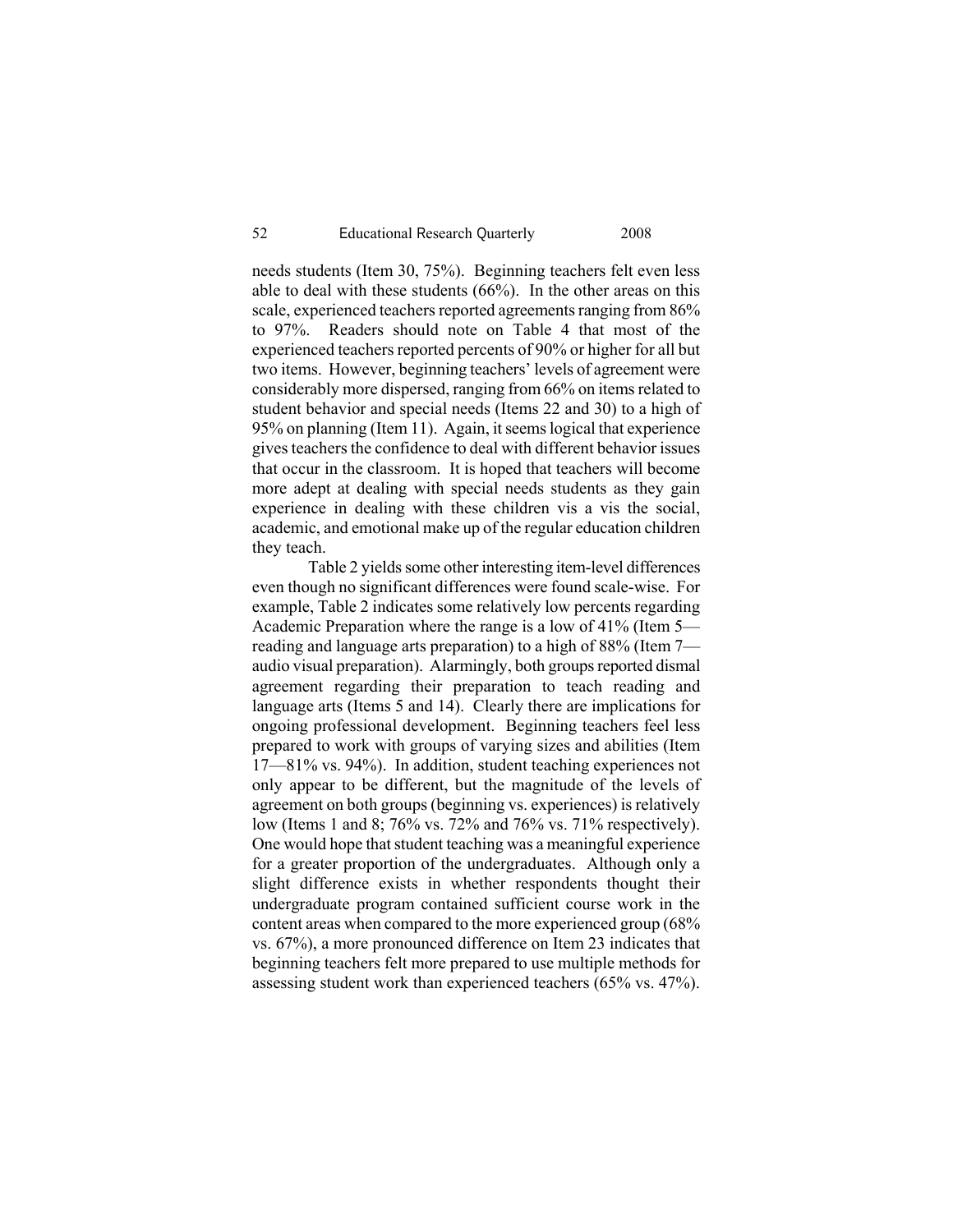Table 5 indicates little difference between the two groups at the item level. While levels of agreement from 84% to 89% are found across most items, Item 31 indicates that teachers feel overwhelmed by the amount of organization, paperwork, etc., required to do their jobs effectively (54% vs. 48%). Perhaps this is less a function of preparation and is more indicative of the increased pressures on education from all sources as discussed earlier in this paper.

### **Conclusions**

The leap from pre-service to in-service teaching is broad and often lonely (Lortie, 1976). An important outcome of teacher preparation programs is to adequately prepare pre-service teachers with the knowledge, skills, and dispositions requisite to make that leap from pre-service to in-service teaching. However, what pre-service teachers learn in the college classroom and practice among themselves with no children present or in a controlled environment is often substantially different from the reality of their first teaching assignments. Previous research indicates a clear disconnect between pre-service candidates' personal beliefs and attitudes about teaching and the realities of the classroom. Preservice teachers do not experience working with students in an ongoing, systematic fashion to examine their preconceived beliefs about themselves as teachers. Teacher education programs should assess candidates preconceived beliefs about themselves and teaching and, where necessary, provide instruction and experiences that shape those beliefs and attitudes to be consistent with the reality of teaching. Additionally, this finding underscores the importance of early field experiences with substantive feedback during the time when pre-service teachers are developing their skills. It begs for field experiences that expose preservice teachers to different settings, different contexts and helps them to mold their own beliefs and attitudes. It endorses the need for host teachers who know how to deal with issues that confound beginning teachers. "Doing school" cannot be simulated in the university classroom, and one intensive field experience (e.g. student teaching) cannot equip preservice teachers with the essentials to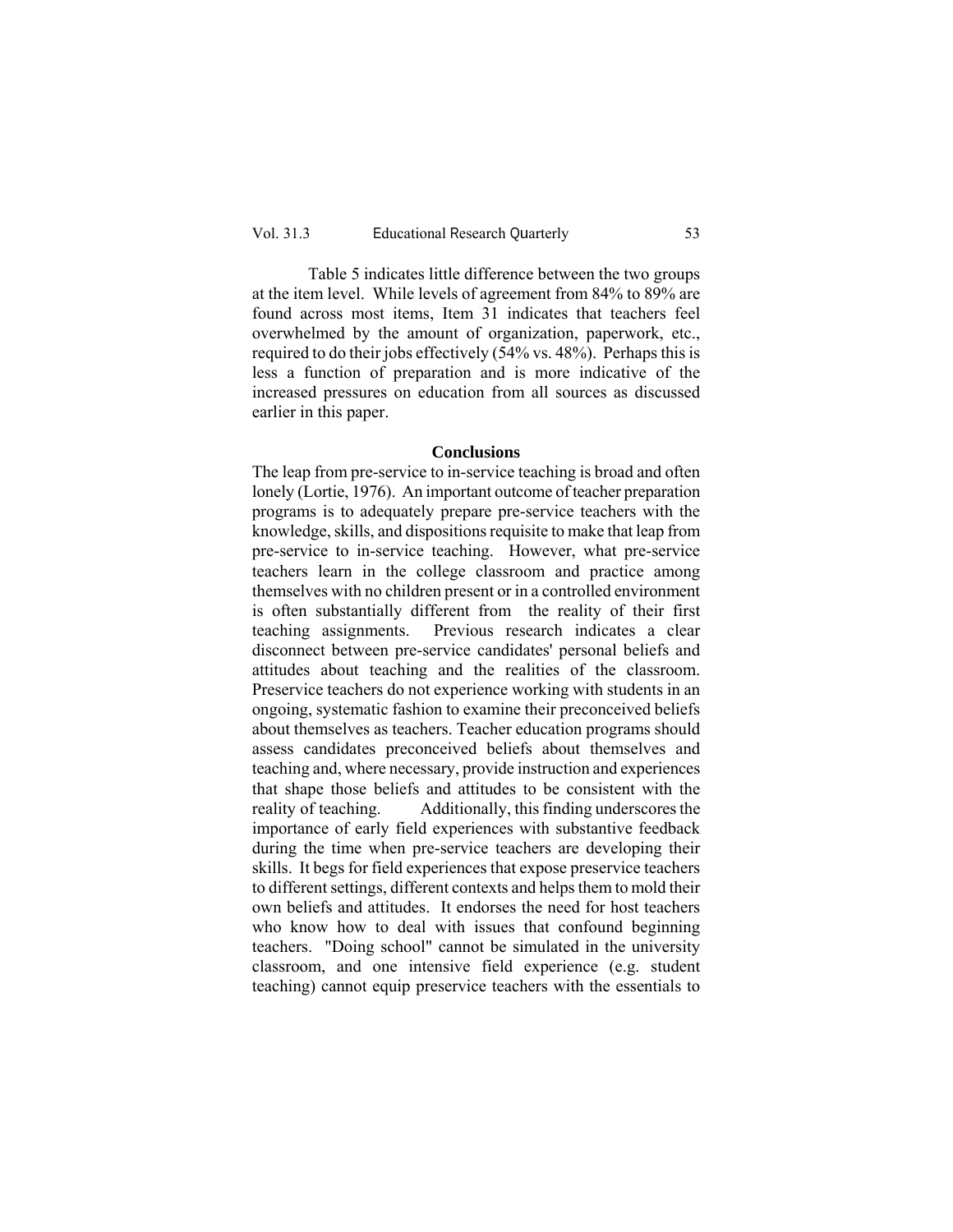succeed in their own classroom. Finally, this finding makes a strong argument for the formation of professional development schools where preservice teachers spend an entire academic year with a cooperating teacher and together they examine and reflect on their practice.

 Experienced teachers feel better prepared to communicate with parents when conflict arises, send more frequent reports home to parents about their child's progress, and utilize multiple methods of communication with parents. Clearly, pre-service candidates need better instruction and experiences in communicating with parents. Experienced teachers report greater comfort in communicating with parents in part because they know more about the community, the student population, and other characteristics and nuances that give them confidence when dealing with parents. Teacher education programs would be well advised to include activities in their programs that help candidates gather this kind of information and develop these skills.

 School districts have to play a larger role in mentoring their new teachers. This assistance goes beyond the "nuts and bolts" of bureaucratic details to helping these neophytes understanding their teaching context--both in their individual classrooms and in the community. Just as important is the school district's responsibility to assist all teachers—new and experienced—in their ongoing professional growth. Districts need to develop ongoing systematic assessments of the professional development needs of teachers and provide appropriate ongoing training to in-service teachers.

 The only area where experienced teachers felt less prepared than beginning teachers was dealing with special needs students. Clearly district level professional development should strand this through all its training sessions regardless of content.

 But both groups reported alarmingly low agreement regarding their preparation to teach reading and language arts. Teacher education programs must examine the reading/language arts portions of their programs and school districts must make every effort to strengthen this important content area for experienced teachers. Given the importance of reading to a child's academic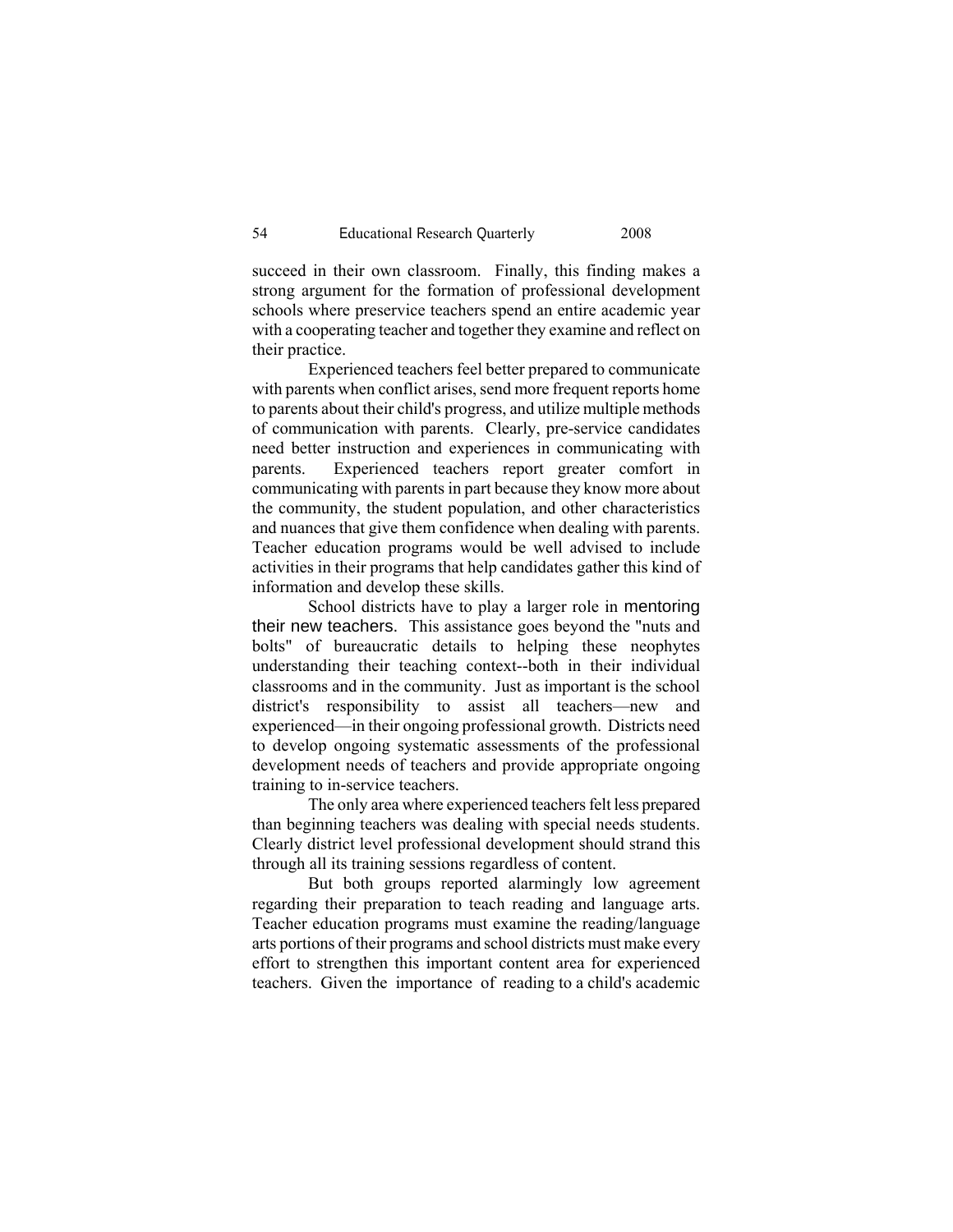development, improvements in these areas should not be left to chance.

 Additionally, beginning teachers felt more prepared than experienced teachers in using multiple assessment methods. Only 47% of the experienced teachers felt comfortable in this area and school district professional development programs should examine teacher performance in this area carefully.

 Finally, both groups reported significant struggles with time management. As myriad demands are placed on teachers, along with the increasing encroachment of testing on instructional time, they are simply overwhelmed. They need time—time to prepare, to teach, and to reflect—and teacher preparation programs and school districts must help them learn strategies to manage the precious time they have.

Thus, the results of this study can be useful to teacher educators and school administrators by helping them to understand the concerns of beginning teachers and experienced teachers alike. Such understanding should lead to changes in teacher preparation programs, better preparation of pre-service teachers, better assistance during their beginning years of teaching, and the improved professional development for teachers at all experience levels.

The collective teacher voice has articulated their concerns for decades. With the findings of this study as a springboard, it is time that both teacher educators and school district personnel work together to support educators, both new and experienced, as they strive to enhance student learning in a safe, caring classroom environment.

### **References**

- Adams, R. D. (1982). Teacher development: A look at changes in teacher perceptions and behavior across time. *Journal of Teacher Education*, XXXIII (4), 40-43.
- Author. (2000). Making the transition from preservice to inservice teaching: Beginning teachers' reflections. *Action in Teacher Education*, XXIII (3), 1-11.